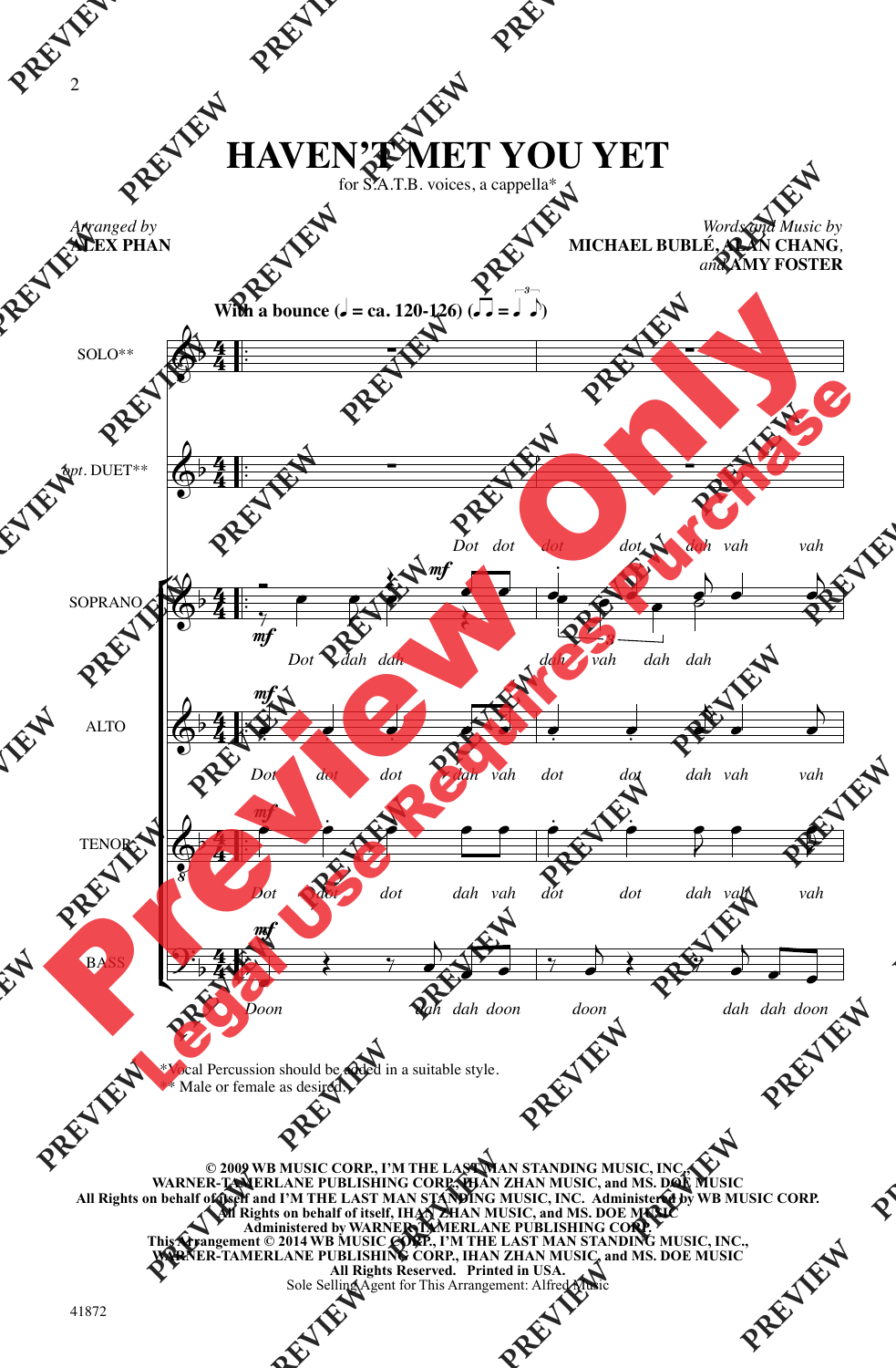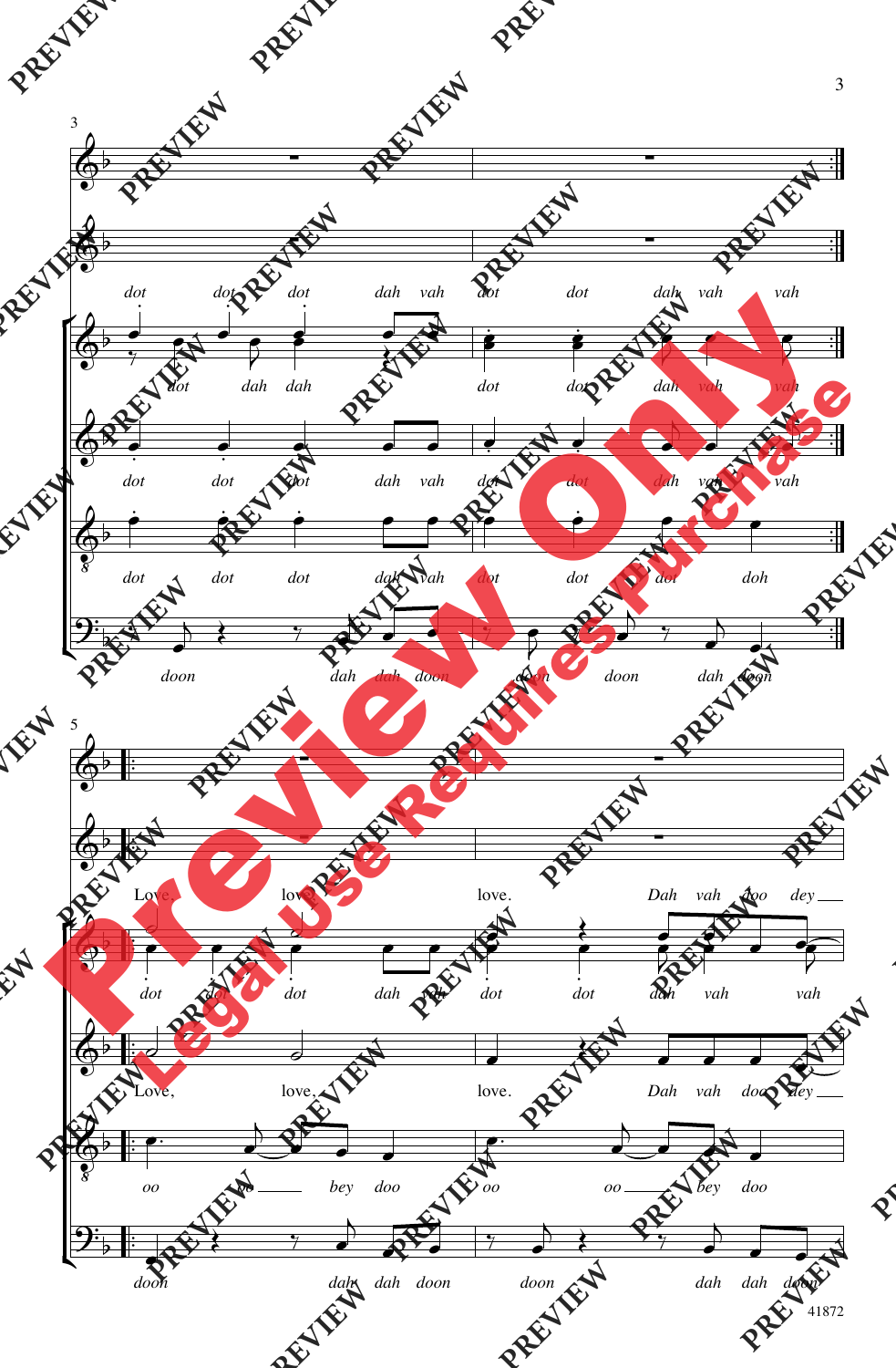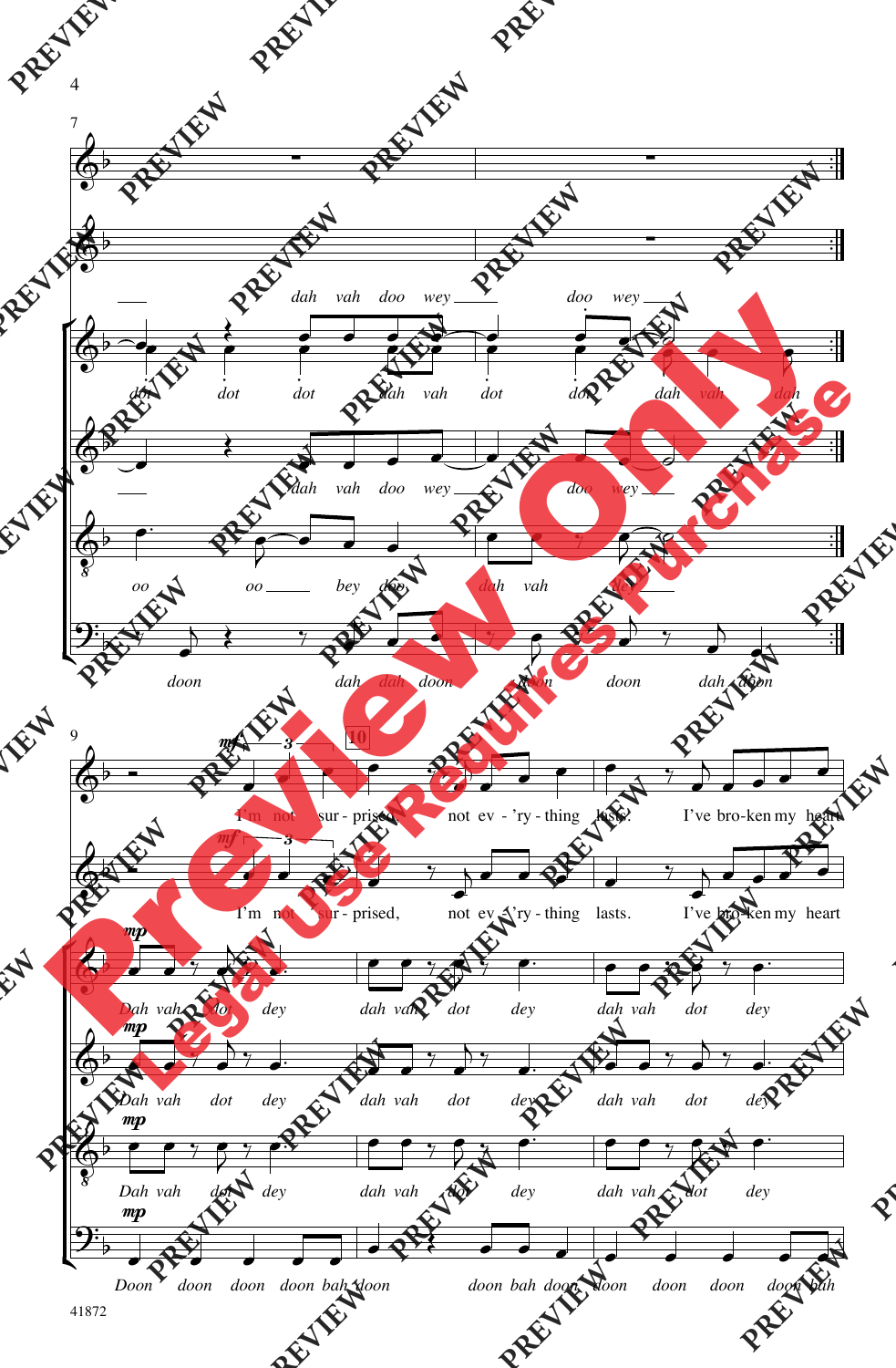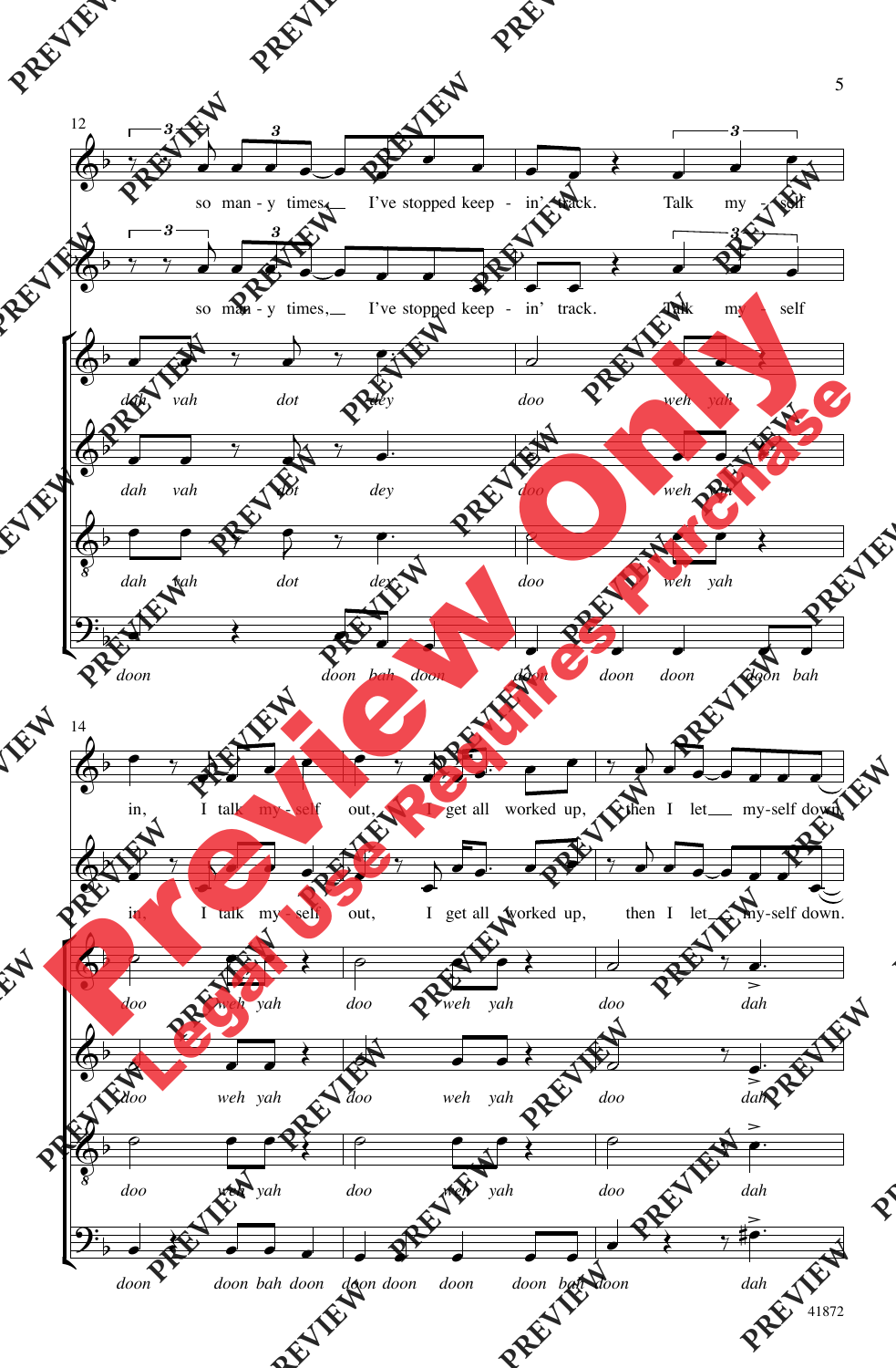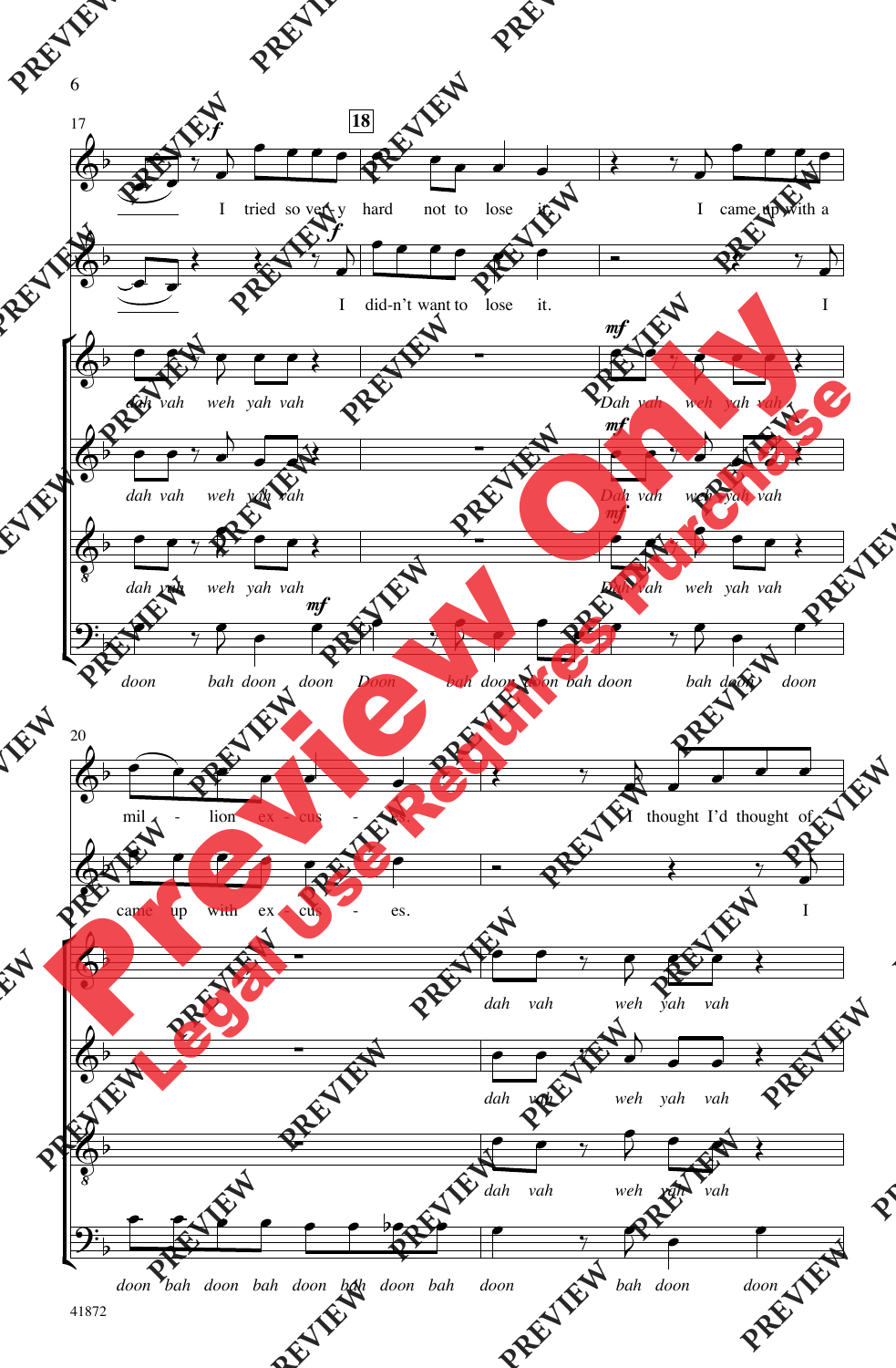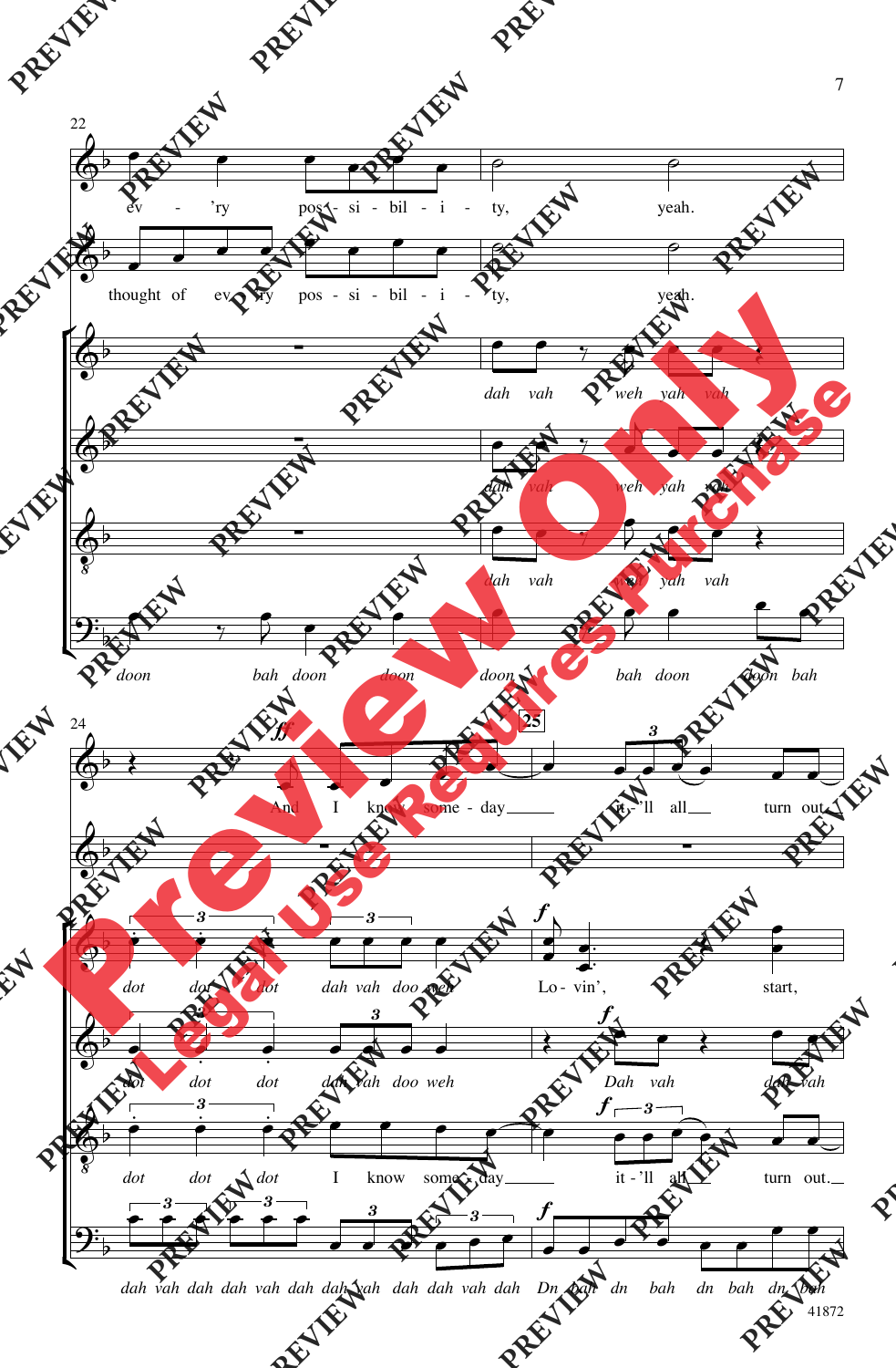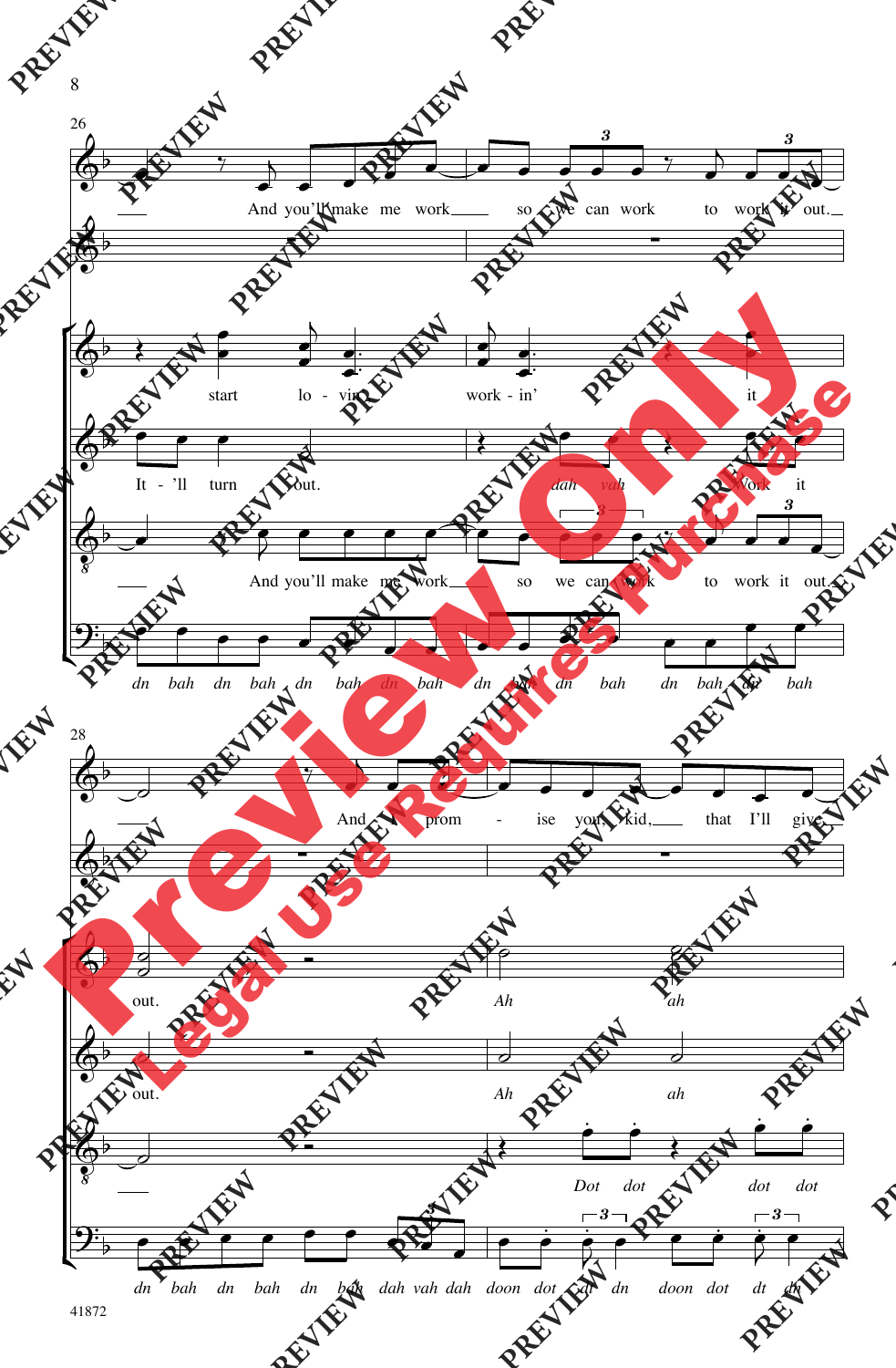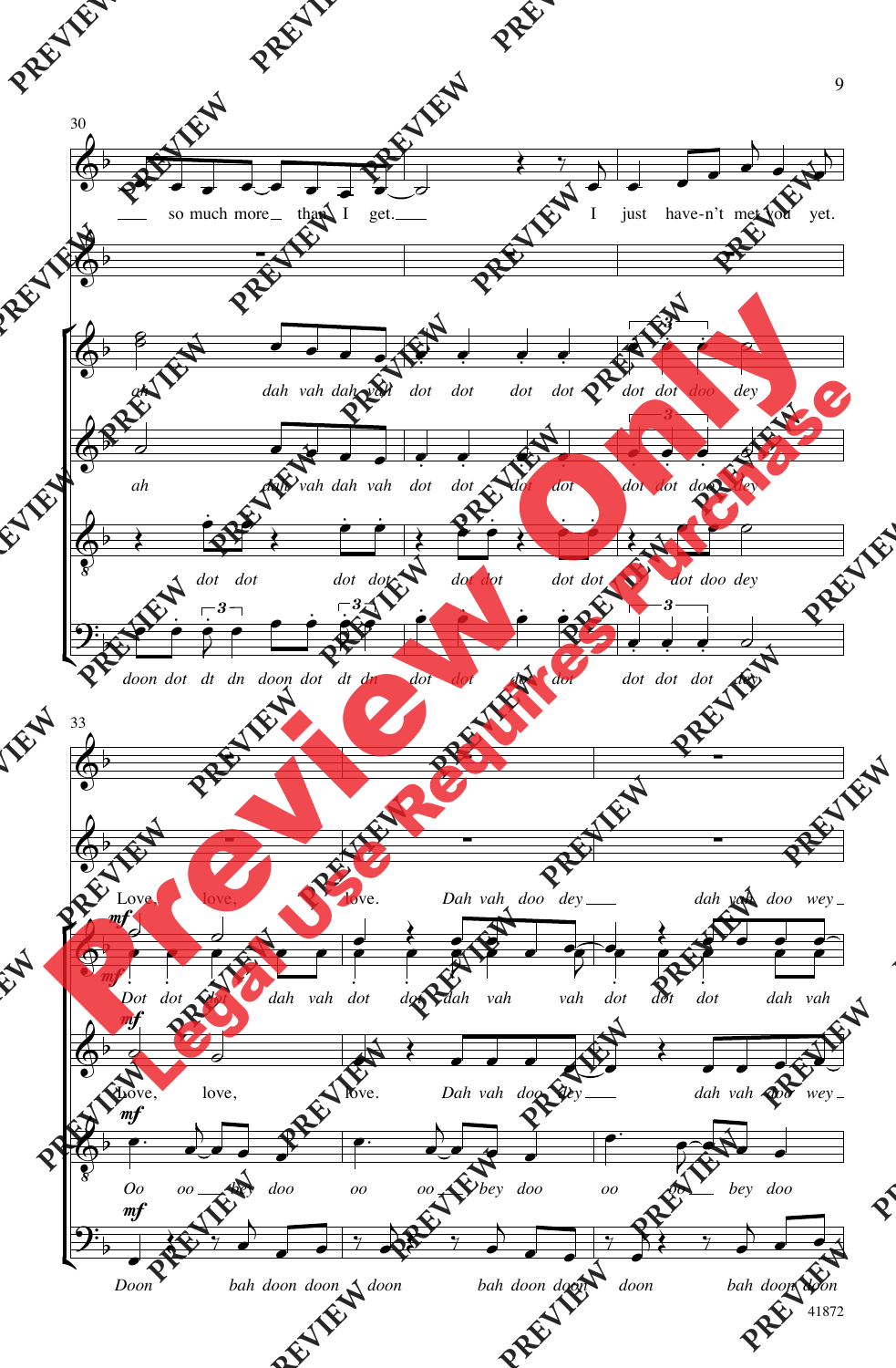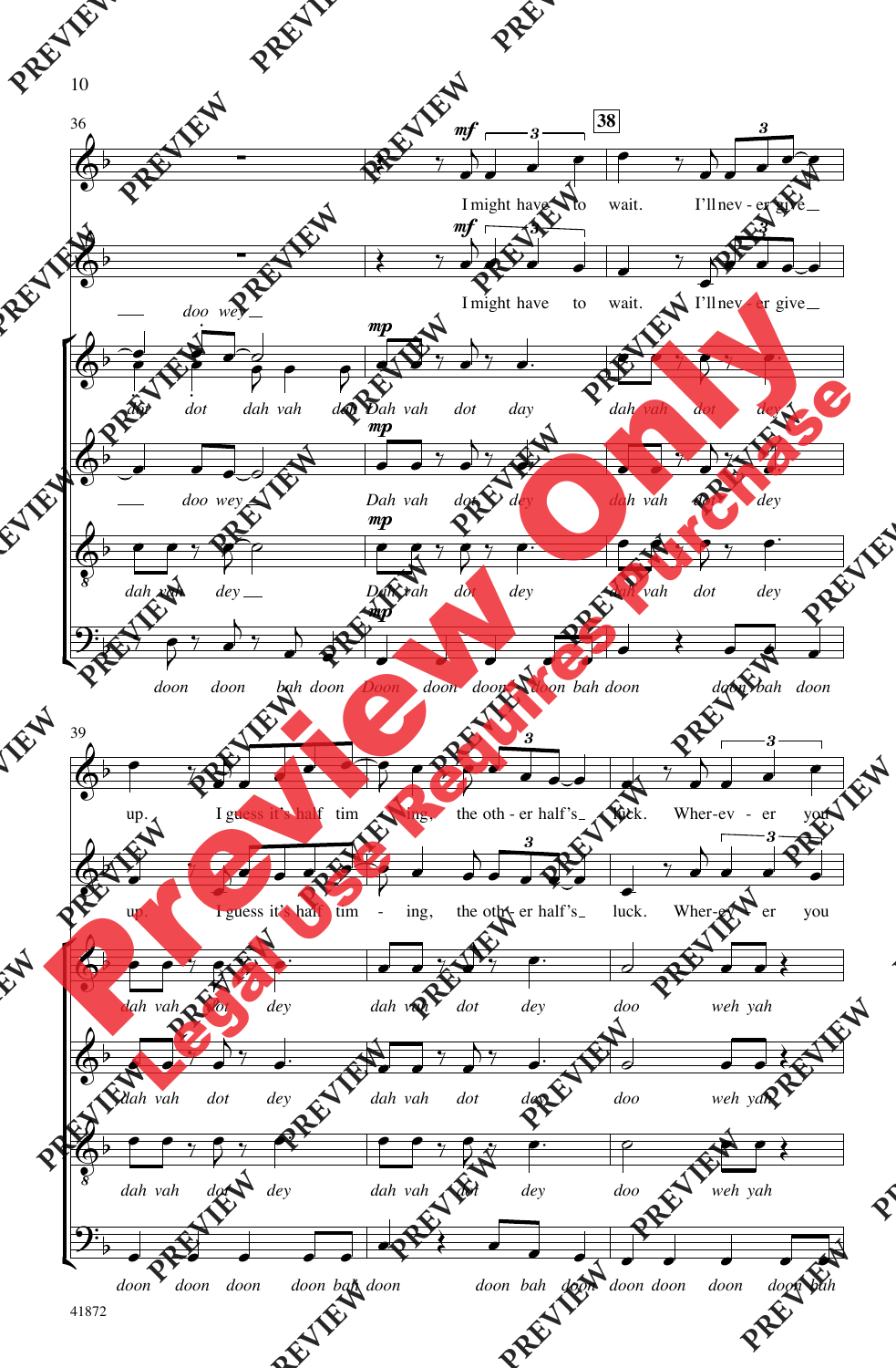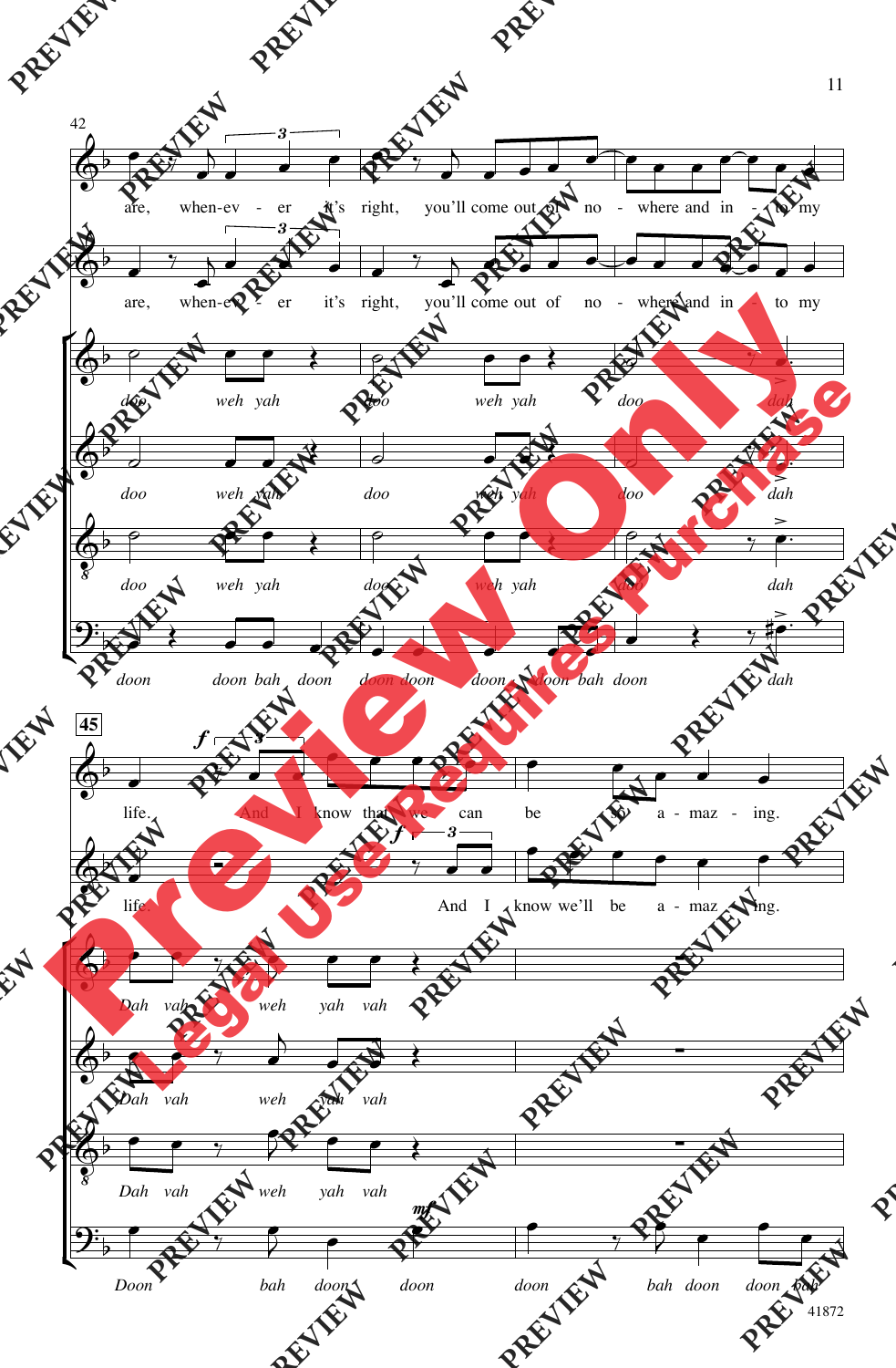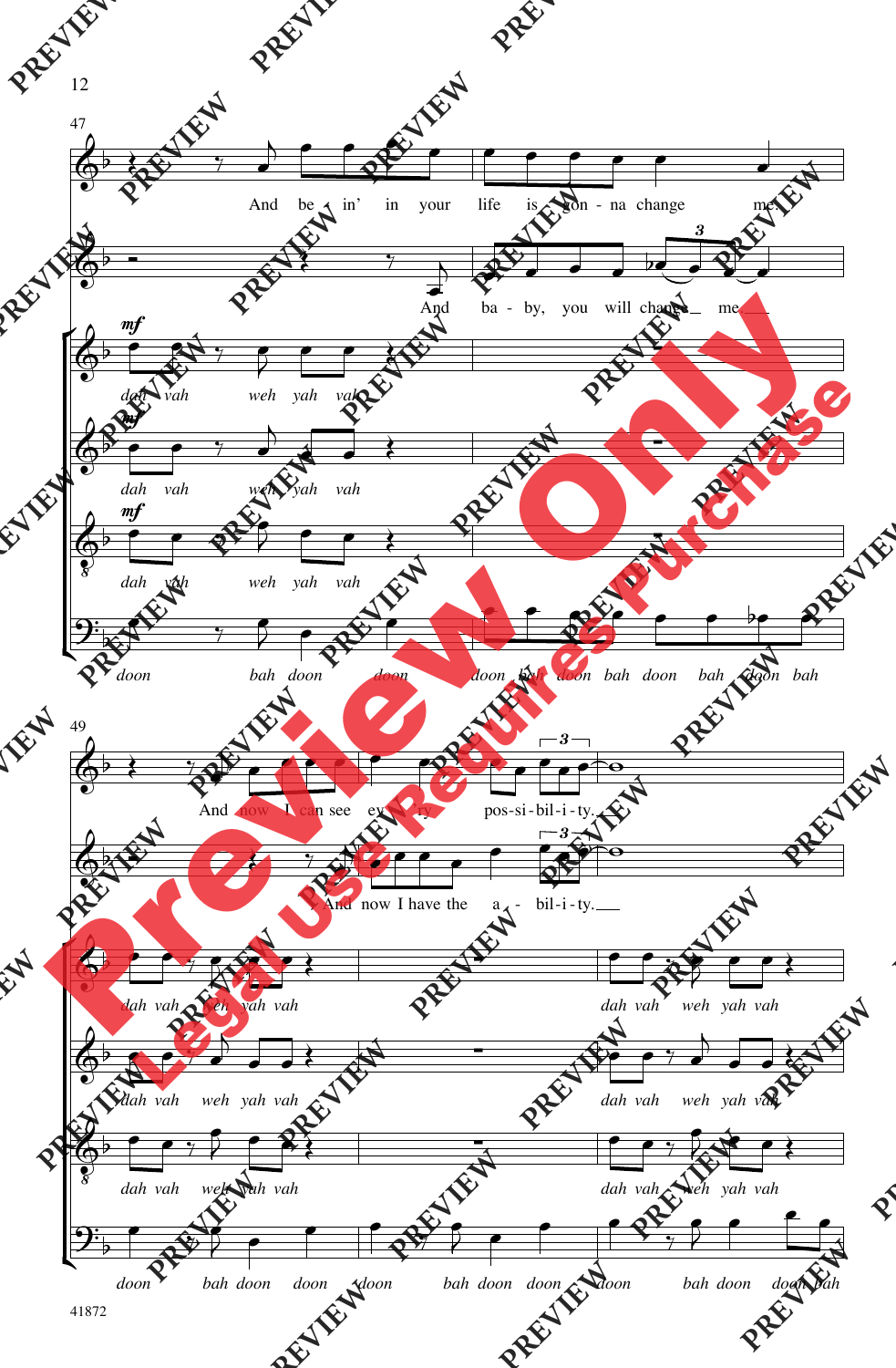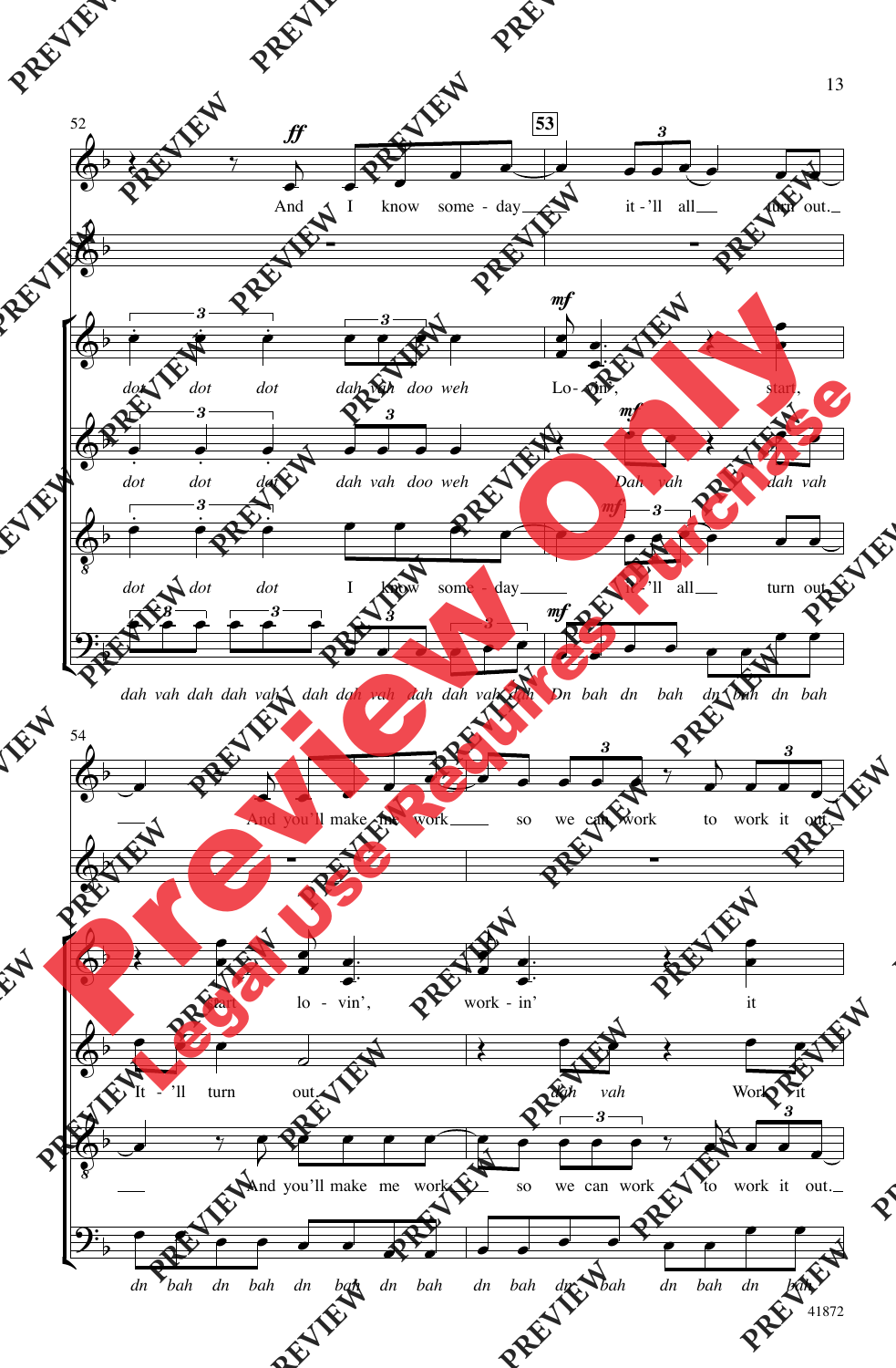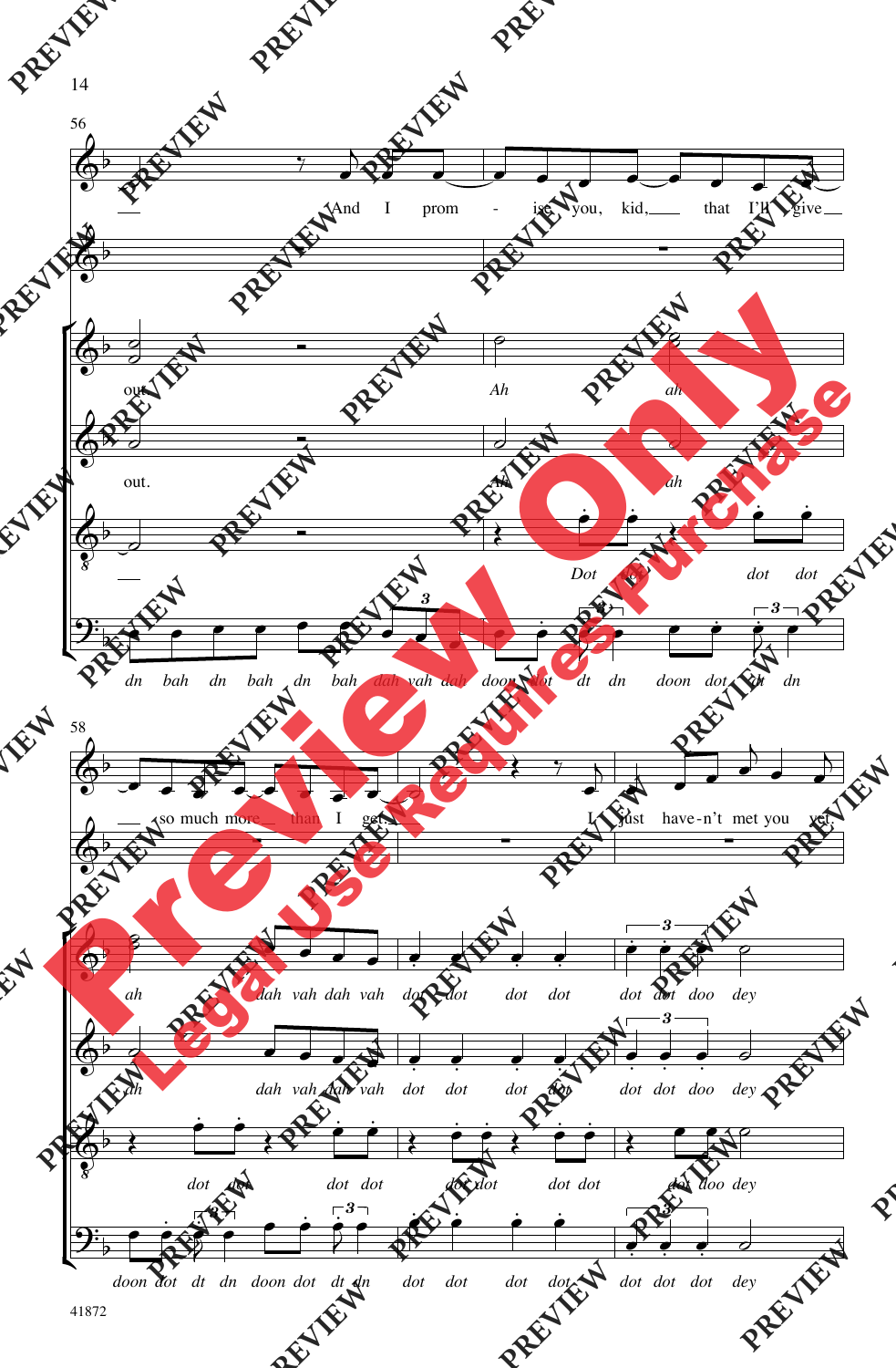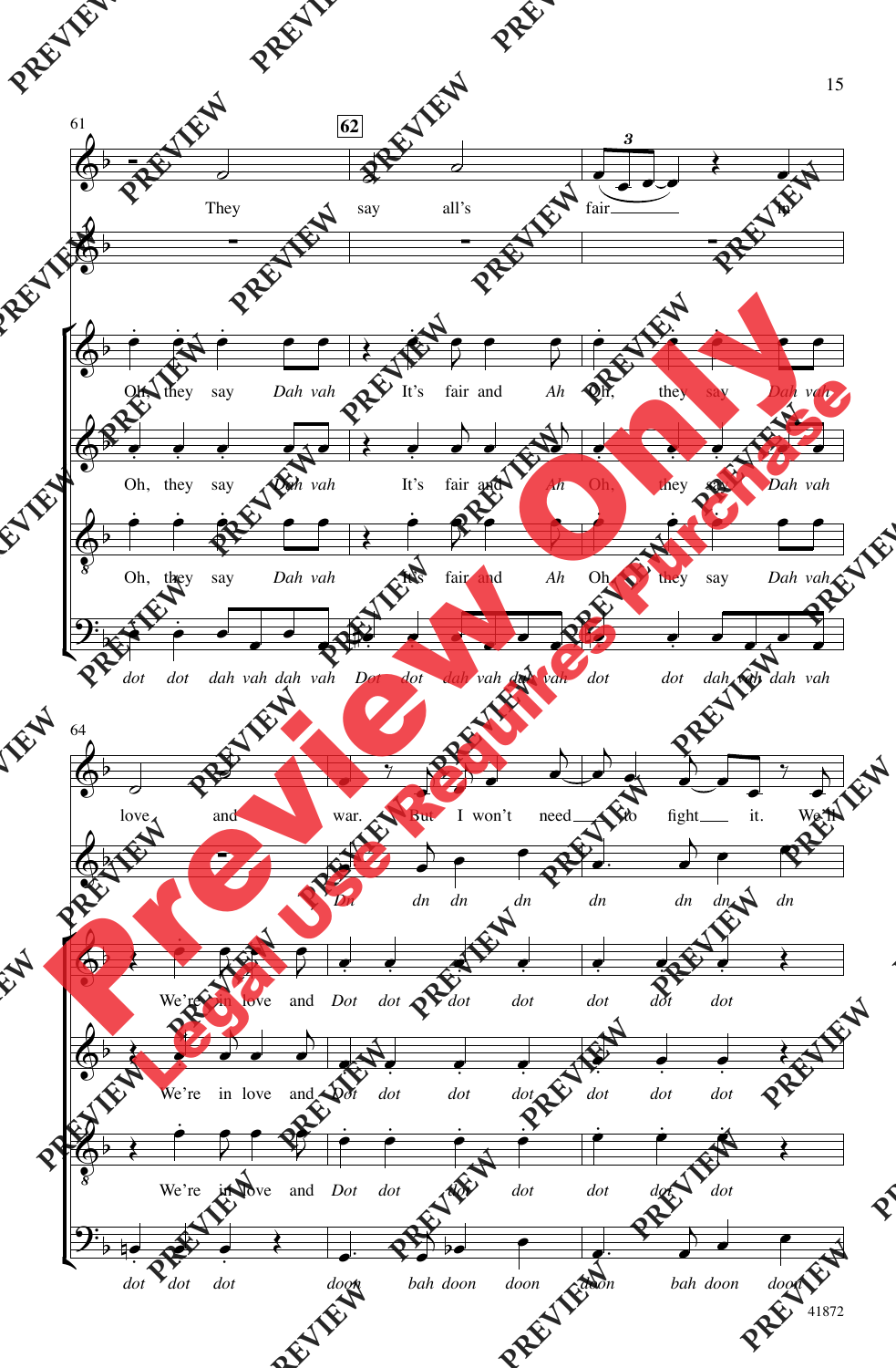

*\**Ad lib instrumental sounds or *"*ahs*"* through measure 77. 41872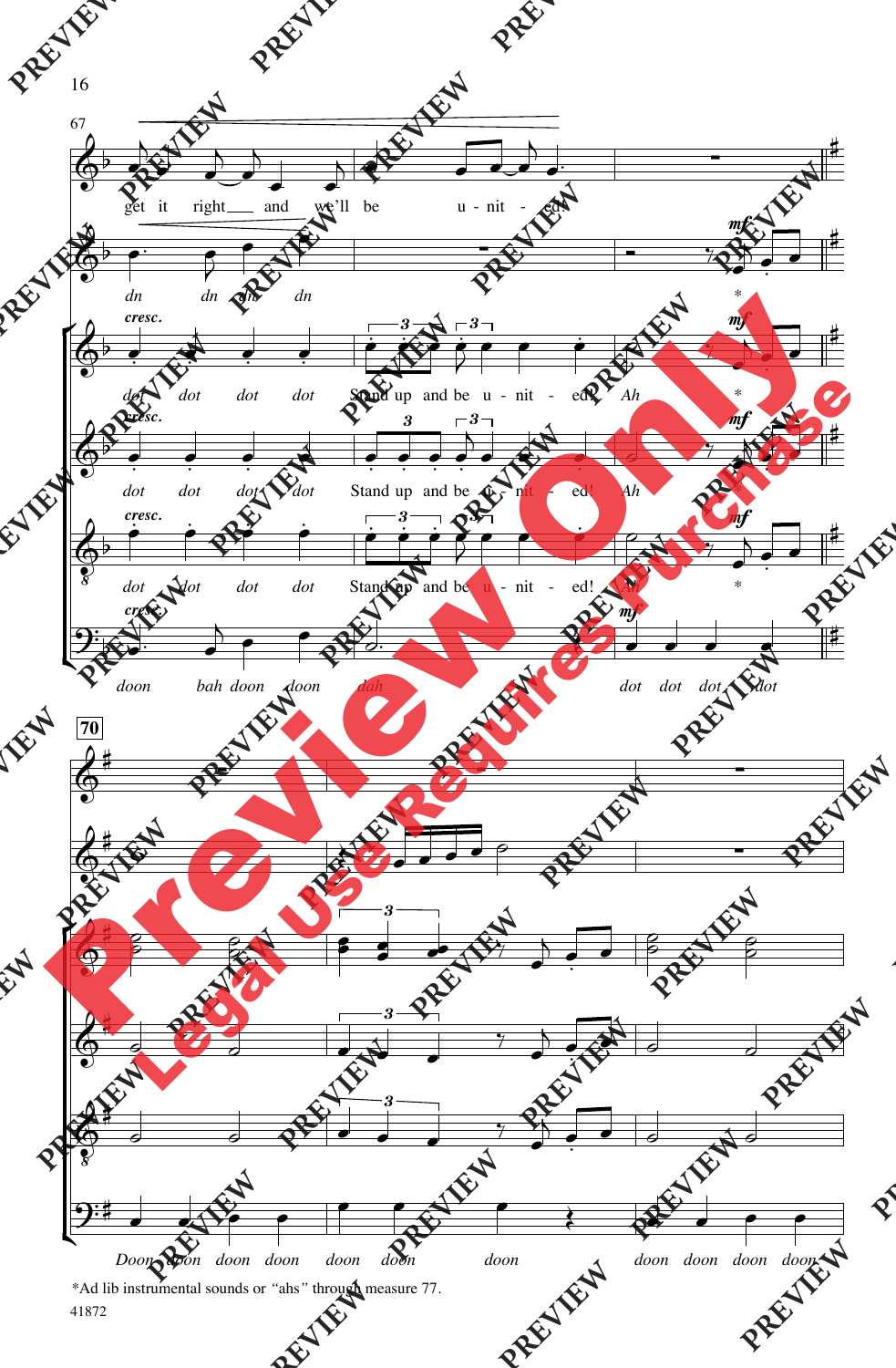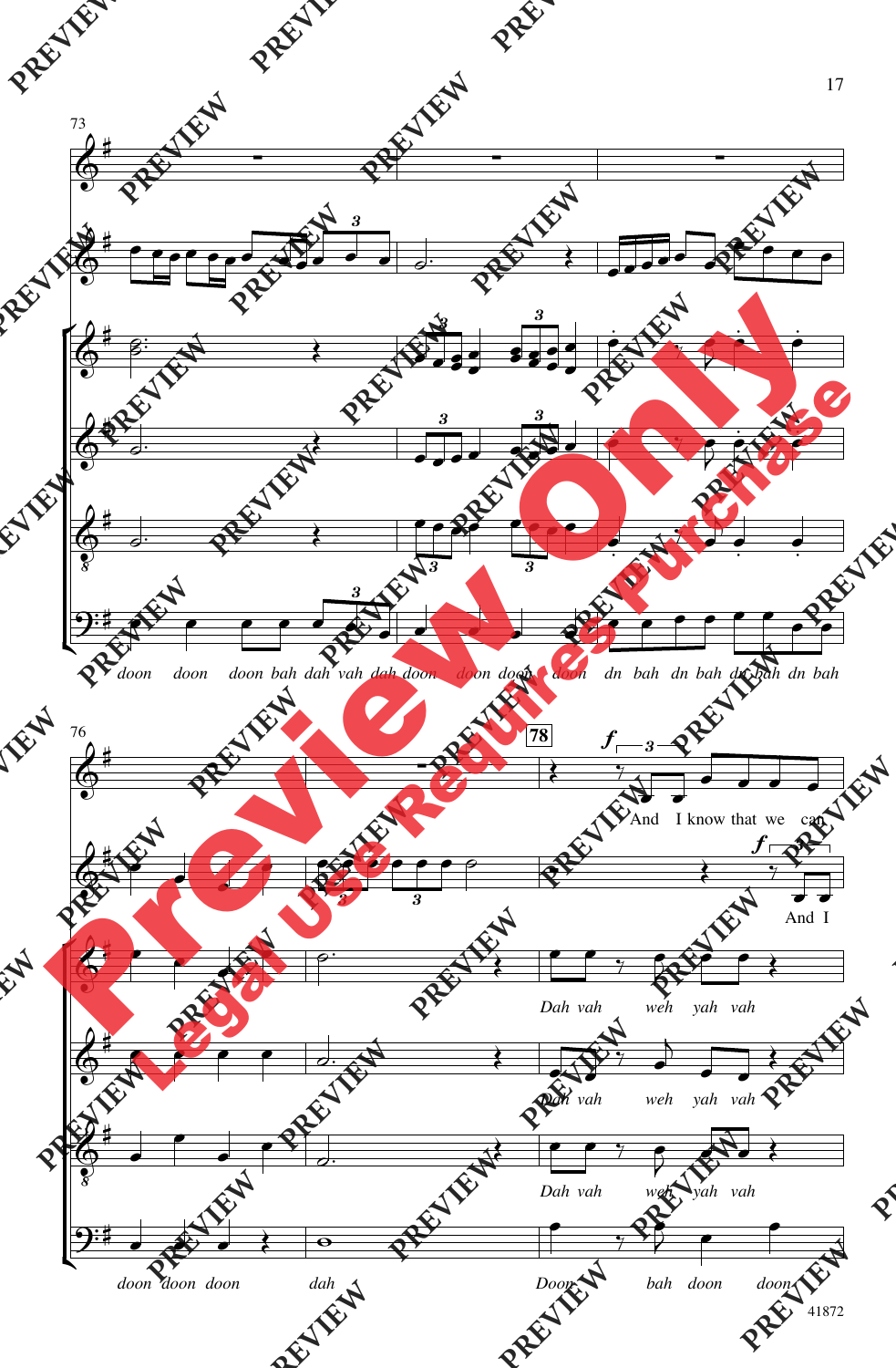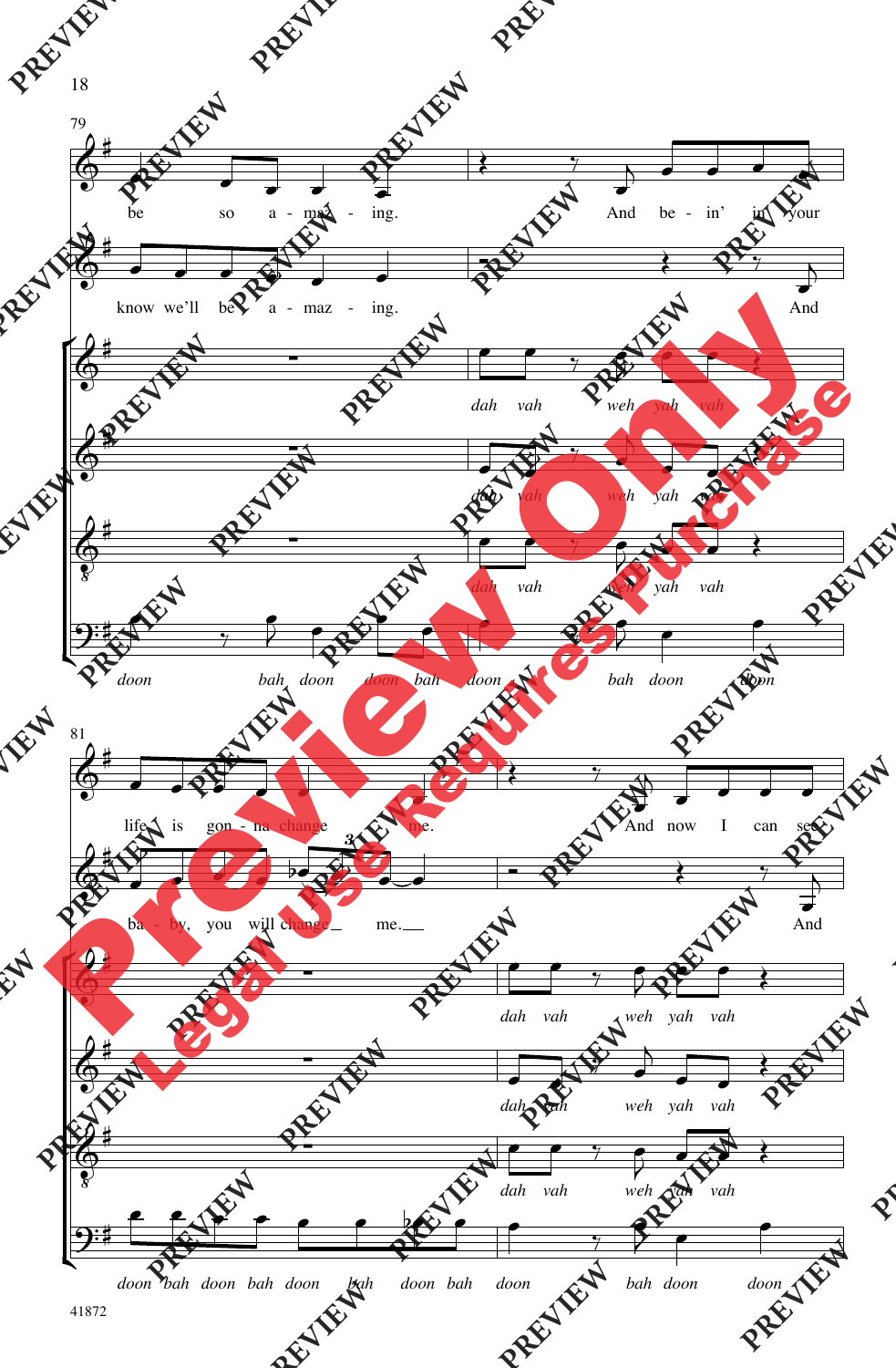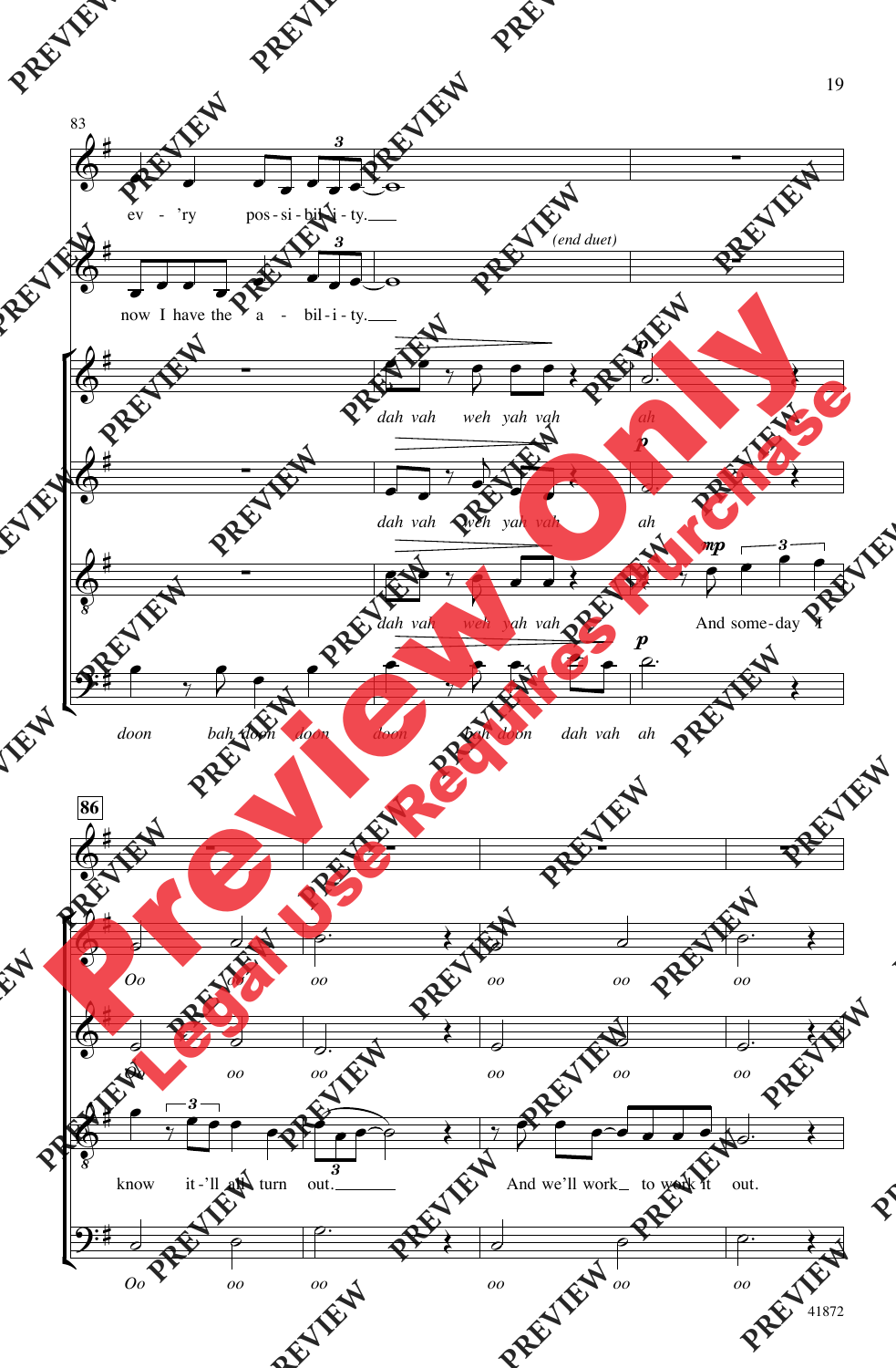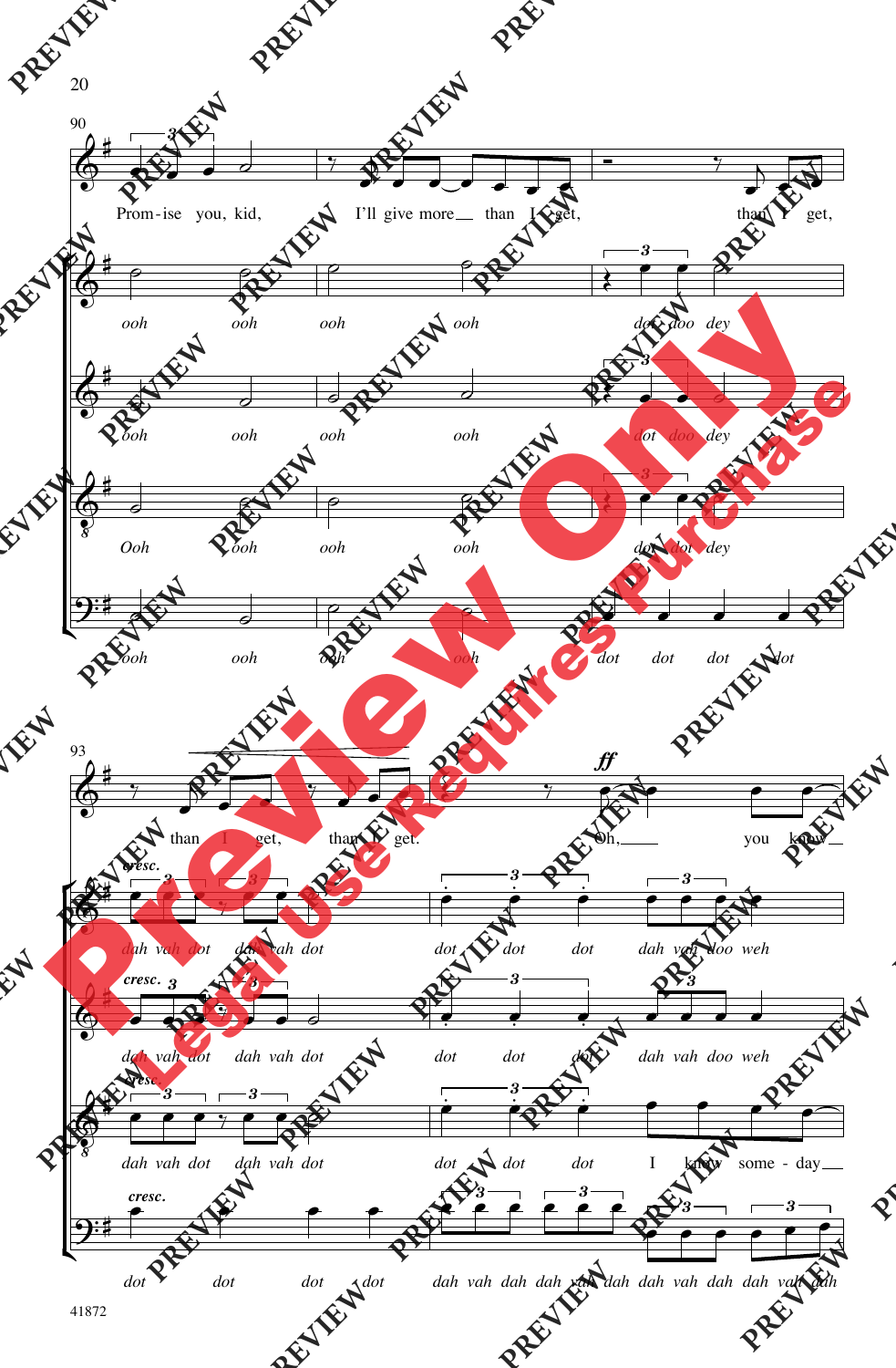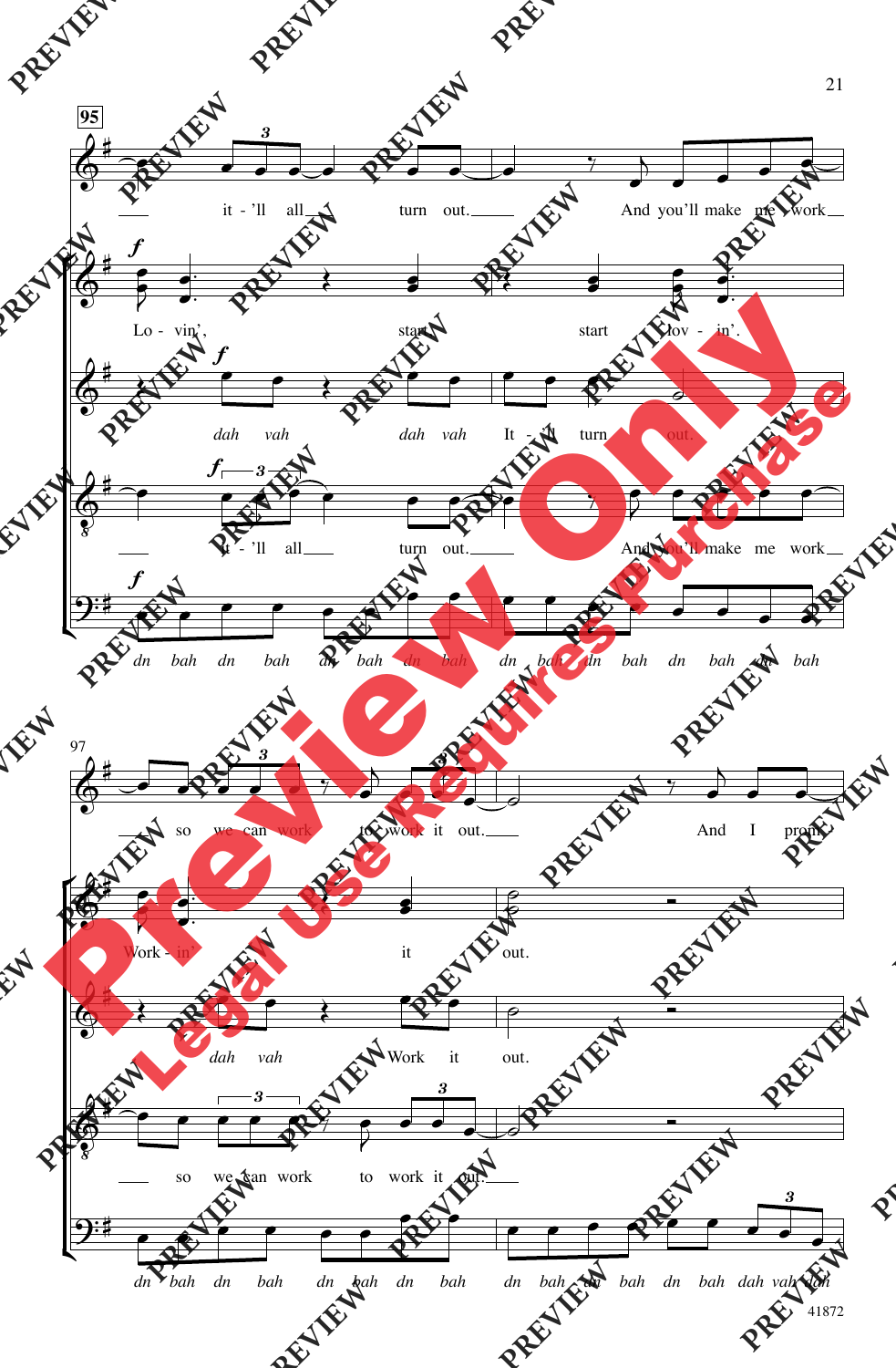

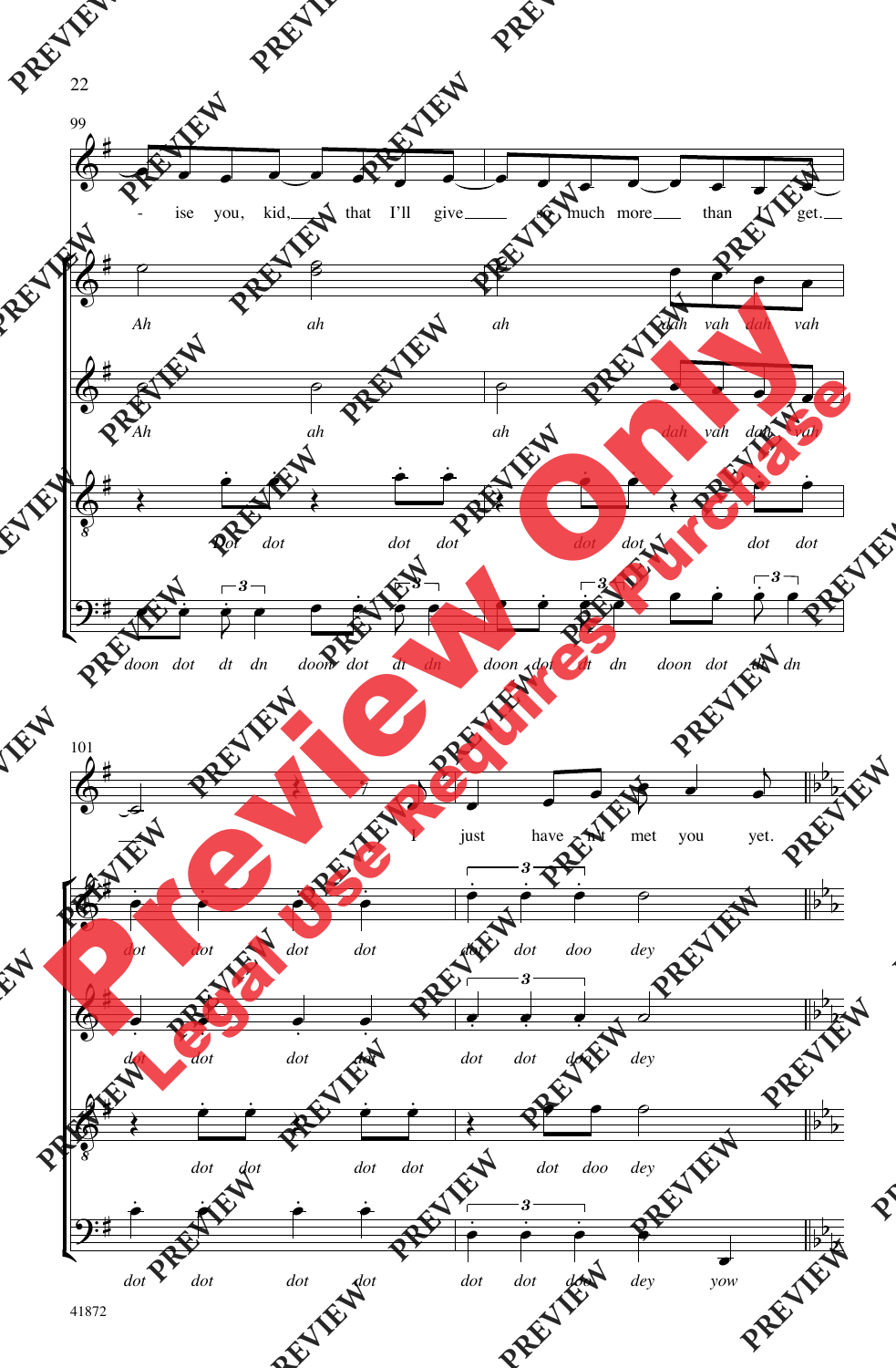